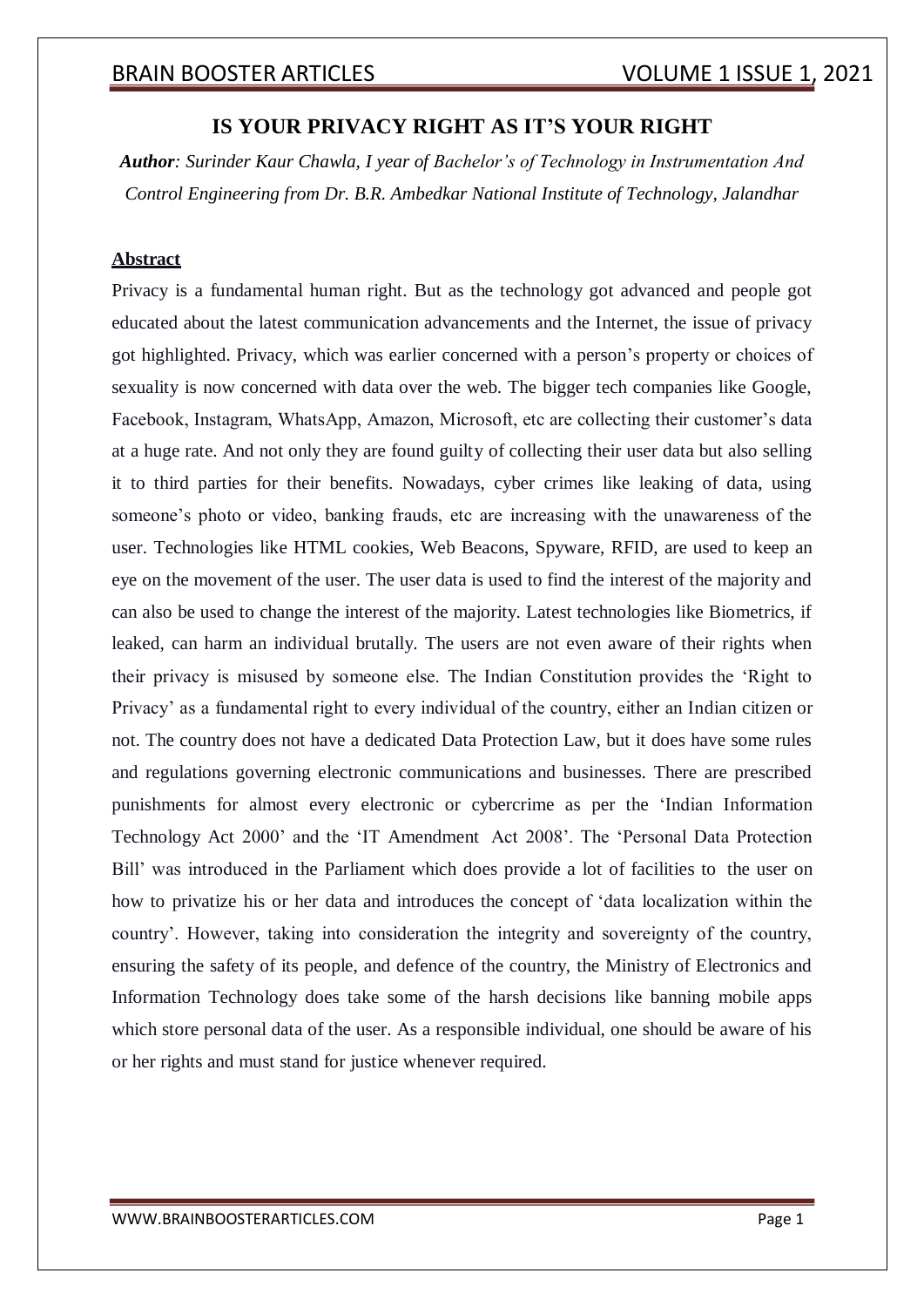## **Introduction**

Rights are an appanage that denotes what we are as citizens, as individuals, and as human beings. These are essential for leading a life of respect and dignity. Some rights find explicit mention in international and national documents while others are introduced through interpretive tools from the fundamental ones. The Right to Privacy is the most decisive and acceptable personal right that is identified as the most integral feature of Right to Life and Liberty and Right to Freedom and Speech.

## **Privacy**

Privacy is the ability of an individual or group to seclude themselves or information about themselves and thereby express themselves selectively. The requirement for privacy is deeprooted in human beings and hence the right to privacy is thought to be a fundamental right of every individual in society. It is a total of the Right to freedom of thought and conscience, the right to be alone, the right to control one's own body, the right to protect one's reputation, the right to live a family life, the right to have sexuality of one's own choice, the right to have limited access in the society, the right to have control over one's information, the right to get physically, mentally, emotionally, socially, intellectually separate from others.

Privacy barrier is a method by which one can ensure his or her privacy. Privacy barriers are categorized into three types; Physical barriers, Behavioral barriers, and Normative barriers to privacy. Physical barriers to privacy refer to preventing others from accessing and experiencing the individual in person. Behavioural barriers of privacy are related to behaviour that is reflected in one's communication through verbal language, body language, clothing, etc. Normative barriers of privacy are certain laws and social models of rules which restrain others from attempting to access or experience an individual.

## **Internet and Privacy**

As technology got advanced, it transcended every sphere of human life. How privacy is protected and violated has changed with advancements in technology. The Internet Era and the advancements in wireless communication have brought new concerns about privacy by voluntary disclosures or involuntary acquisition of information. The curiosity of human beings for using the Internet and being connected with the world has led to a surprising fact that people share personal information over the Internet to an amusing degree.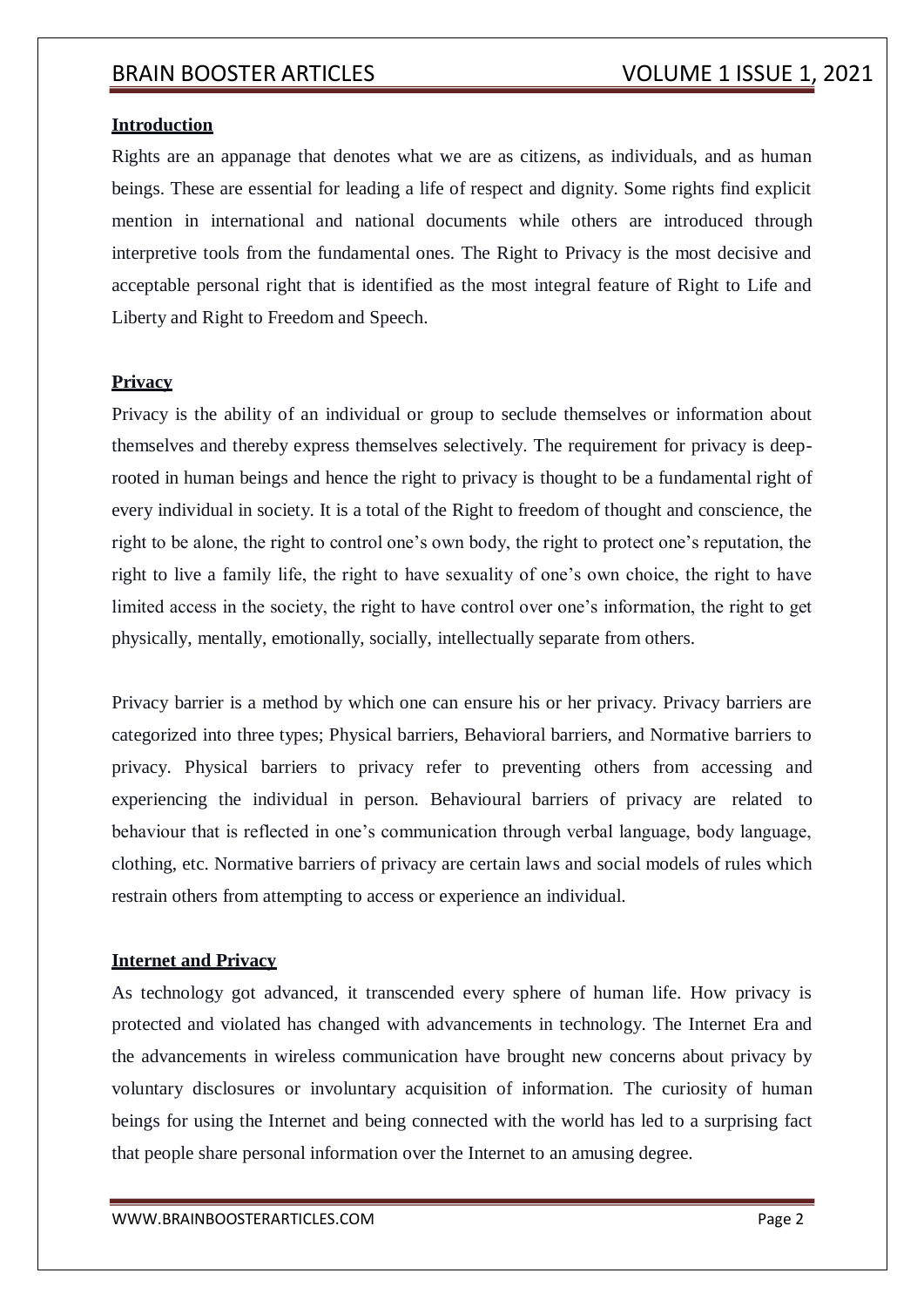Internet privacy is bothered about how the information of a user over the web is collected, stored, and used. Each digital machine like a computer, mobile phone, or laptop connected to the Internet has a unique IP address<sup>1</sup> which provides a unique identifier for every device that means the device, can be traced and this leads to significant privacy challenges. Your personal information is always at a risk of being shared even if it is stored in the best information security program because every time you visit a website, give out your email, do online transactions, fill out online forms, post on social media or even store your notes or photos online (or on the cloud storage), digital footprints are made which can be traced back. Just, for example, HTTP cookies<sup>2</sup>. These record the user's browsing history such as logging in and out, recording what pages are visited and for how much time, field names, passwords, addresses, and even payment card details (if allowed). By tracking cookies, especially thirdparty cookies, one can get a long-term record of the individual's browsing history.

Another example could be a web beacon<sup>3</sup> (also called a web bug or tracking bug) which is a technique used on web pages and emails to invisibly or secretly keep an eye over the accessed content by the user. Successful companies, therefore, use such technology to understand the targeted audience and advertise their product. As per the latest report, Microsoft said that nearly 75% of the U.S. recruiters and human resource managers use social networking sites, photos and videos sharing websites, personal websites, and blogs to research the candidates before recruiting. The same report revealed that 70% of the candidates are rejected based on their internet information. We all have identity proofs provided by the government, the information of which is stored in governmental controlled databases. If combined with the private organizations' databases<sup>4</sup> like hospitals, newspaper and magazine subscriptions, etc, one can create a large database of gender, age, income, lifestyle, marriage status, religion, details like Aadhaar Card number, Voter ID, interests, medical complications, and a lot which can be further used for data mining. Data mining<sup>5</sup> can have privacy implications which often involve using people's information in a way that they

[WWW.BRAINBOOSTERARTICLES.COM](http://www.brainboosterarticles.com/) **Page 3** 

<sup>1</sup>An Internet Protocol address (IP address) is a numerical label assigned to each device connected to a computer network that uses the Internet Protocol for communication. An IP address serves two main functions: host or network interface identification and location addressing.

<sup>&</sup>lt;sup>2</sup> An HTTP cookie (also called web cookie, Internet cookie, browser cookie, or simply cookie) is a small piece of data stored on the user's computer by the web browser while browsing a website.

<sup>3</sup>Also called a "pixel tag," "clear GIF" and "invisible GIF," it is a method for passing information from the user's computer to a third party website. Used in conjunction with cookies, Web bugs enable information to be gathered and tracked in the stateless environment of the Internet.

 $\frac{4}{4}$  A database is a systematic collection of data. They support electronic storage and manipulation of data. <sup>5</sup>Data mining is defined as a process used to extract usable data from a larger set of raw data. It implies analysing data patterns in large batches of data using one or more software.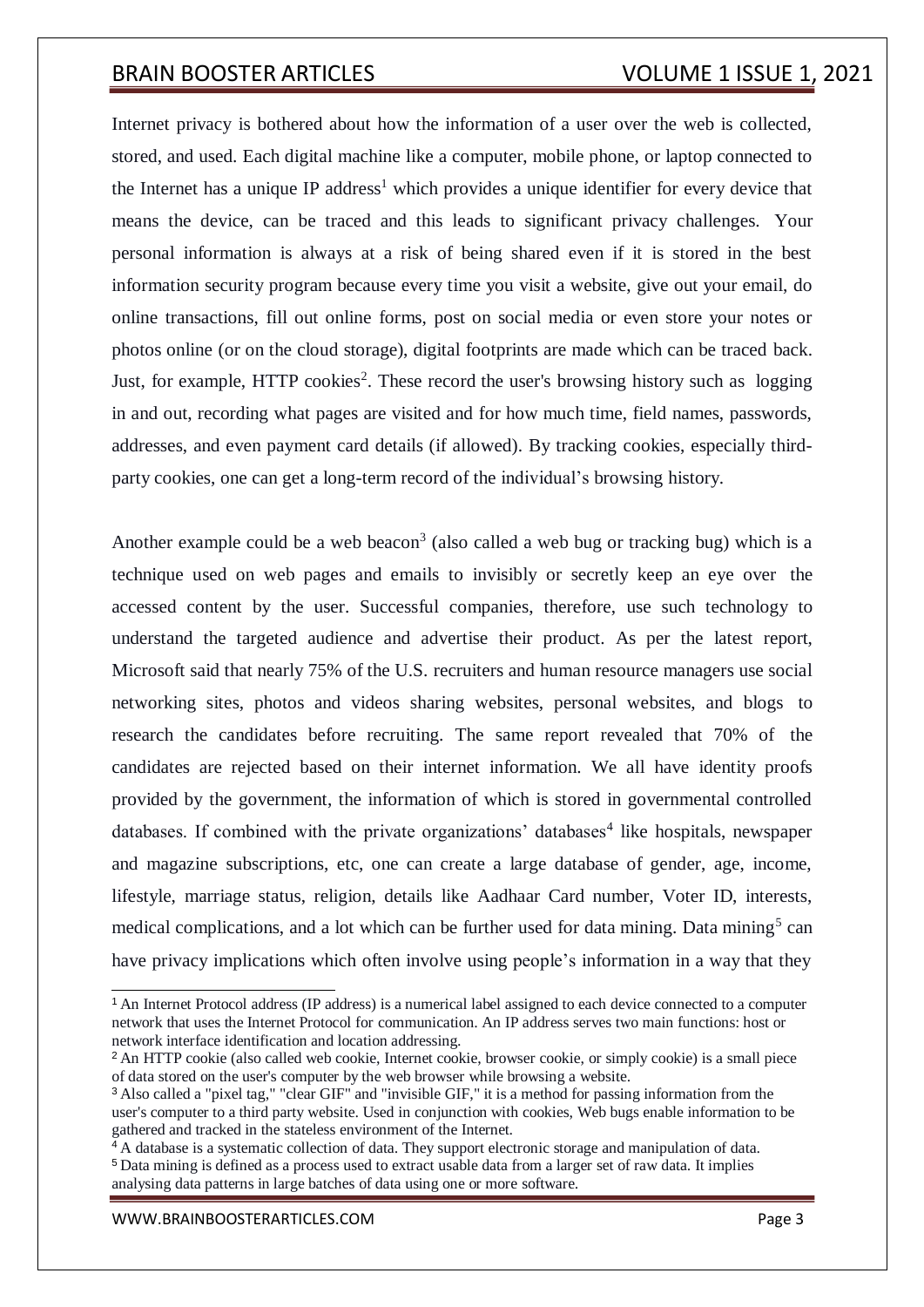did not consent to or are not even aware of. Data profiling<sup>6</sup> can also be done in which one can identify, segregate, categorize, and generally make decisions about individuals known to the decision-maker only through their computerized profile.

Talking about the well-known identity proof Aadhaar Card, which uses biometrics such as facial recognition, finger scanning, and iris scanning. Biometrics<sup>7</sup> is the unique identity of an individual and needs to be protected but nowadays these are used either as primary or secondary methods of authentication and are replacing passwords. But like all other data forms over the internet, biometric data collection, processing, and storage are at the same level of risk. Just in case if an individual's banking details or job details are linked with biometrics, it could be a lot harmful to the individual. If the image or voice of an individual is being hacked by a hacker, it can be used for any criminal offence. Huge biometric databases have been exposed in the OPM hack, Biostar leak, and many other leaks. Hence, biometrics does provide the quickest way of authentication but does not provide the safest way of authentication and interfere with the privacy of an individual. Similarly, Spyware technology<sup>8</sup> enables an individual to gather information about the device's user and sell it to advertisers or other interested parties. RFID (Radio Frequency Identification) is a method that uses electromagnetic waves to automatically identify and track tags attached to different objects. It is one of the best methods of automatic identification and data capture but due to its small and compatible size and cheaper price, privacy issues due to RFID are increasing daily.

There are about 104.32 unique mobile number connections per 100 citizens globally, with India being at 110.18 mobile number connections over every 100 citizens. 53.6% of the 7.75 billion human population in the world are Internet users. Out of these 4.15 billion Internet users, almost 4 billion are only Google users, and such big companies store user data either as the name of the user or their email address. And the personal information is just increasing day by day. Social networking sites like Twitter, Facebook, Instagram, WhatsApp, Signal, etc. provide the space to share personal photos and videos that affect the user's privacy as cybercrimes. As per a recent report, 533 million Facebook users' data is leaked and is

<sup>6</sup>Data profiling is the process of reviewing source data, understanding structure, content and interrelationships, and identifying potential for data projects.

<sup>7</sup>Biometrics are physical or behavioural human characteristics that can be used to digitally identify a person to grant access to systems, devices or data.

 $\frac{8}{8}$  Spyware is unwanted software that infiltrates your computing device, stealing your internet usage data and sensitive information.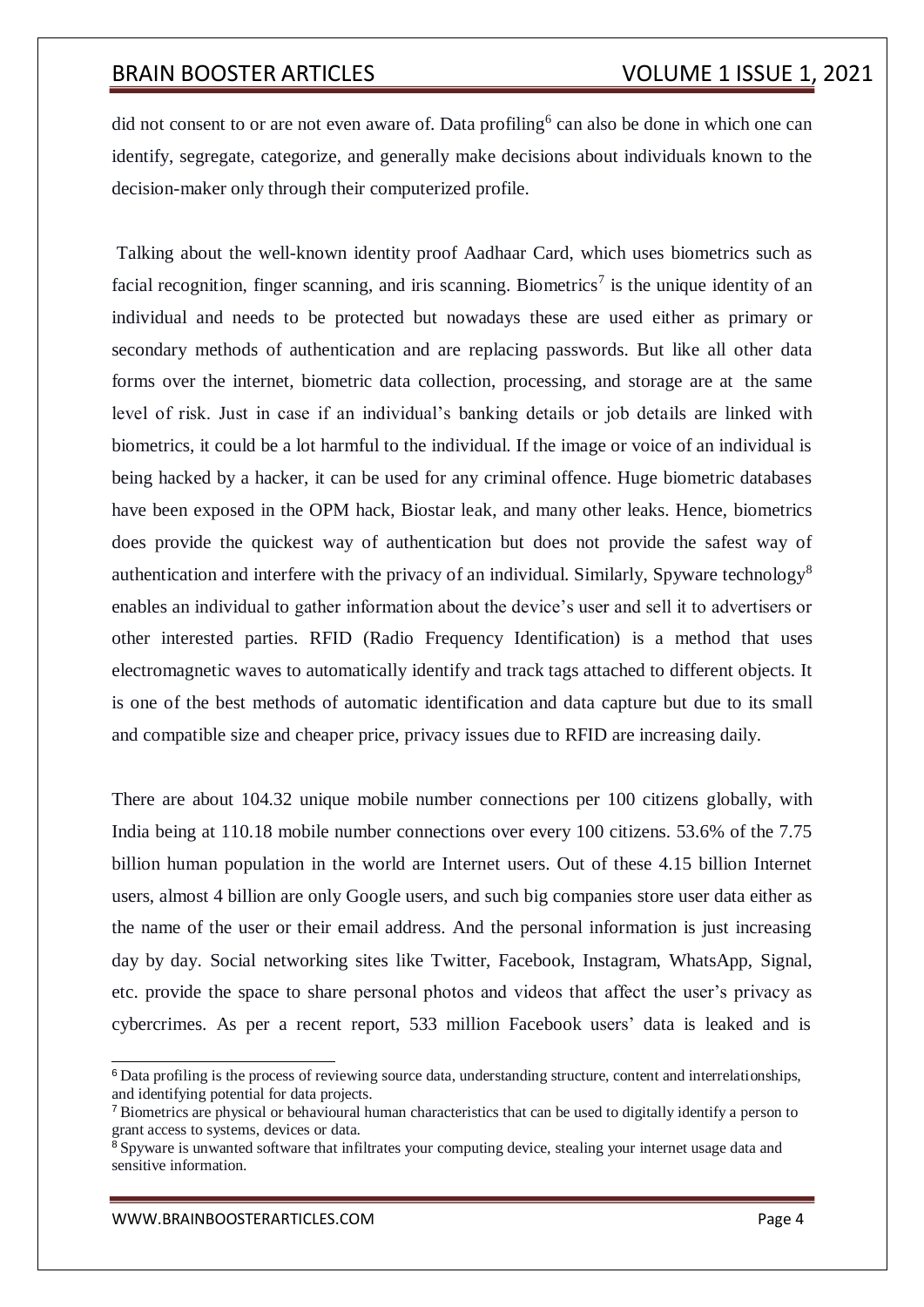available over Dark Web for sale. About 80% of the user data including personal chats and photos were leaked and sold to third parties.

The dark web or sometimes called darknet is a subset of the Deep web<sup>9</sup> that has access to the Internet without disclosing the IP address or personal information of the user because it requires specialized web browsers and configurations. The interface is best meant for business deals but is also messy because the identities are not disclosed. Nowadays, the Dark web is mainly used for illicit data leakage, hacking, illicit financial trading either through Bitcoins or normal bank transactions, illicit drug deals, pornography, arms, violence, and a lot more.

## **Privacy in India (History)**

Talking about the Indian scenario, earlier, privacy was meant to be concerned with a property only, especially land; but in the modern scenario, privacy has become a vast term covering fields like finances, sexuality, data security, and so on. In India, the right to privacy was not a fundamental act. Looking at the history, we have the M.P. Sharma V. Union of India (1954) case, in which a search and seizure warrant was issued in the offence of hiding the facts from the shareholders and submitting fake balance sheets. An eight-judge bench took the judgment declaring, for the security of the State was provided overriding powers of search and seizure. There is no such concept of the Right to Privacy in the Indian Constitution.

Similarly, in 1962, in the case of Kharak Singh V. State of Uttar Pradesh, Kharak Singh was convicted under the offence of Dacoity. But the police cannot find strong evidence against him, so they put surveillance over him under the UP Police Regulation which allows the police to suspect anyone having contact with Kharak Singh, domiciliary visits<sup>10</sup>, and tracking. Kharak Singh filed a petition in the UP High Court asking for his Right to Privacy, Right to Movement, and Right to Life and Freedom. A six-judge bench states that domiciliary visits were unconstitutional but other visits were regulated. The Right to Movement under Article 19 (i) $(D)^{11}$  infringes with physical restrictions. The statement of Justice Subba Rao was a

<sup>10</sup> A visit to a private dwelling (as for searching it) under authority

<sup>&</sup>lt;sup>9</sup> The part of the World Wide Web that is not discoverable using standard search engines,

including password-protected or dynamic pages and encrypted networks.

<sup>&</sup>lt;sup>11</sup> The right to move freely throughout the territory of India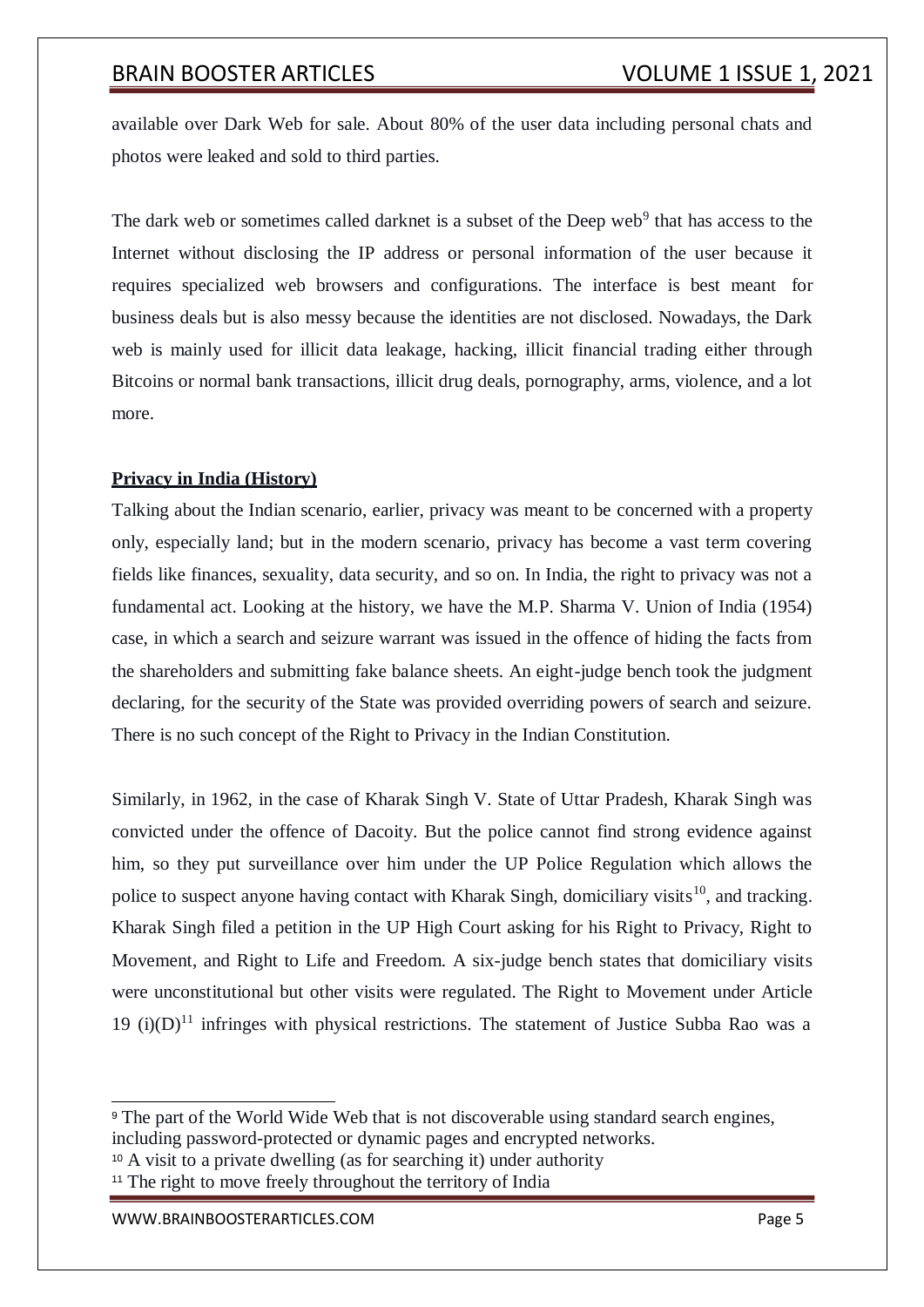remarkable one stating that Anybody can enjoy the freedom of movement anywhere for personal purposes. He questioned if the movement is being tracked, then how it is free?

## **Case Study - PUCL V. Union of India (1997)**

One of the most remarkable cases in Indian history questioning the privacy of an individual in the country was the People's Union for Civil Liberty V. Union of India. In 1997, former Prime Minister Chandra Shekhar and 27 other politicians of the Indian National Congress accused the existing government of tapping their phones. A CBI investigation was done to unveil the widespread phone tapping by the government. Earlier, under Indian Telegraph Act 1885, Section 5 (2), the Central or the State government had the right to tap phone calls in the interest of integrity and sovereignty of the country or any public emergency. Against the unnecessary phone tapping, the People's Union for Civil Liberty filed a PIL in Supreme Court. The SC passed the judgment that the Right to Privacy is a fundamental right under the Right to Life and Personal Liberty under Art. 21 of the Constitution and tapping telephonic conversations hit the privacy of a person. In the Indian Telegraph Rules 1951, Rule 419(A) states that the ascendancy given by Section 5 (2) of ITA 1885 can be employed by the Union and State Home Secretaries only in case of emergency. But even after such a historical judgment by the court, the issue of privacy was not highlighted. Considering Niira Radia case of 2008-09, the Indian Income Tax Department taped the phone calls of the political leader, Niira Radia; then Telecom Minister, A. Rana; senior journalists, political leaders, and corporate house for around 300 days with over 5000 conversations, violating the Rule 419 (A) of Indian Telegraph Rules 1951 to collect evidence for 2G Scam. Moreover, the tapes were leaked out in the media and shown on television channels.

## **Case Study - Justice K.S. Puttaswamy V. Union of India**

A phenomenal judgment was passed in the Aadhaar case of 2017. Justice K.S. Puttaswamy challenged the Aadhaar project of the Union of India. Aadhaar is the unique identity of the person issued by the Unique Identification Authority of India (UIDAI) to every citizen of the country in the form of an Aadhaar Card. The Aadhaar Card is an identity proof containing the personal information of a person like his demographic details, photograph, and even biometrics including fingerprints and iris scan. UIDAI states that it helps not only to identify the person but also has become a symbol of the digital economy allowing multiple avenues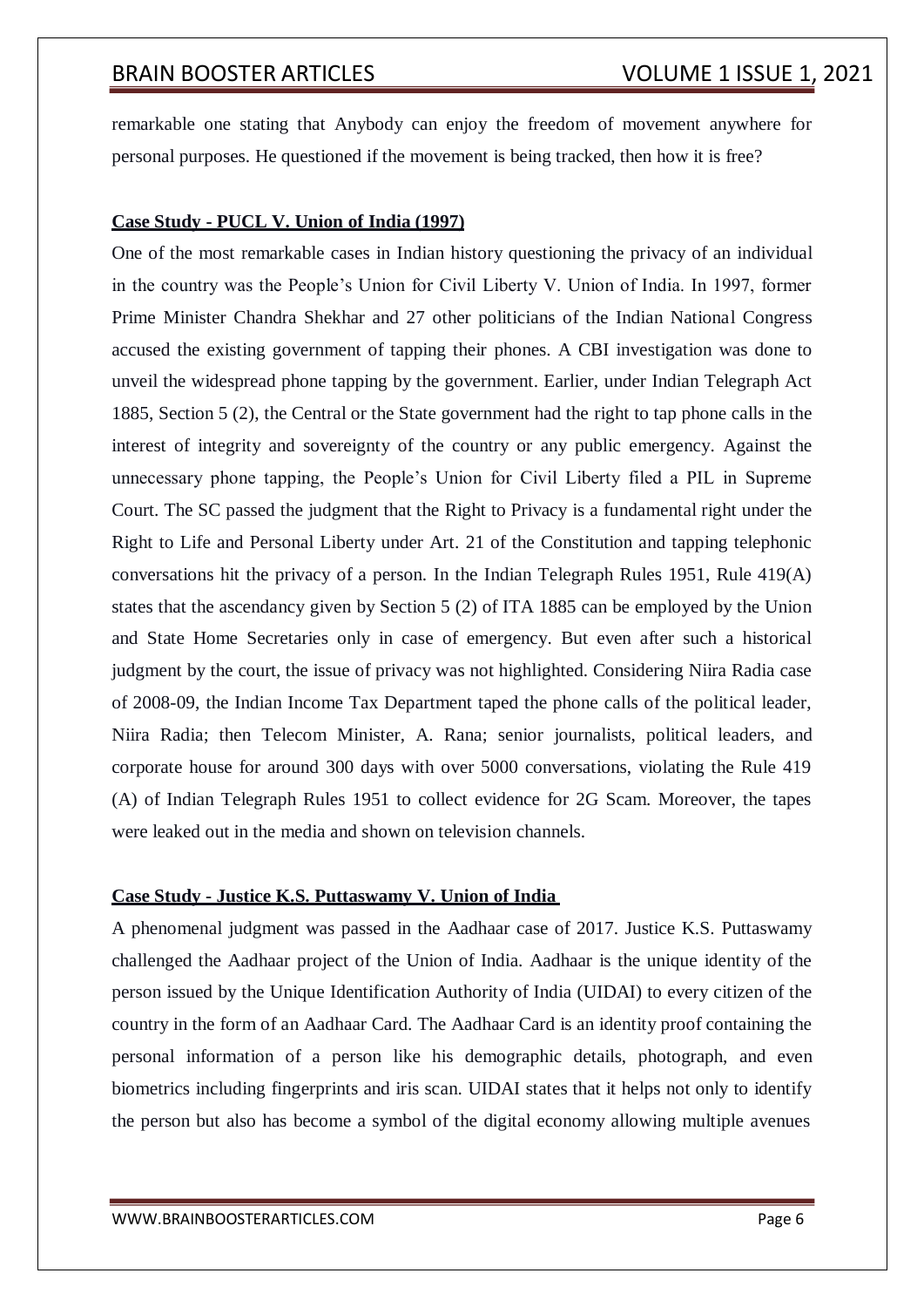for the common man. But many questions were raised by the petitioners that question the privacy of an individual as well as the security of the government databases.

In Dec. 2017, it was revealed that the large telecom company Bharti Airtel made use of Aadhaar-linked eKYC (electronic Know Your Customer) to open bank accounts for their customers without their knowledge or consent.

In Mar. 2018, a security researcher discovered that the state-owned utility company Indane had access to the Aadhaar database via an  $API<sup>12</sup>$ , but they did not secure this way of entry. These incidents questioned the security and negligence of the government of India. Again, all such incidents and to prevent any harmful future incident, a writ petition was filed by Retd. Justice K.S. Puttaswamy and others against the Union of India. In the court, the petitioners said that the Aadhaar Act passed by the Government of India is unconstitutional and creates a tendency of the surveillance<sup>13</sup> state. Clearing the doubt of the petitioners, the honourable Supreme Court stated the Aadhaar Act does not tend to create surveillance as it stores minimal biometric data in the form of 'silos' which are prohibited for merging. It cleared that the UIDAI is purpose blind as it does not collect personal information like purpose, location, and details of transactions using an Aadhaar Card. Moreover, the authentication process is not exposed over the Internet and sufficient authentication security measures are taken by the government, which are supervised by the Technology and Architecture Review Board and Security Review Committee.

The petitioners questioned the magnitude of protection that needs to be accorded for the collection, storage, and usage of biometric data. The SC answered that Section 2(D) which pertains to authentication records would not include any metadata as mentioned in regulation 26(C) of the Aadhaar Authentication Regulation 2016. Therefore, this permission in the present form is 'Struck Down' retention of data beyond the period of 6 months is impermissible. Therefore, regulation 27 of the Aadhaar Authentication Regulation 2016 which provides archiving data for 5 years was forbidden. Further, the petitioners stated the Right to Privacy is not protected as per Art. 21 of the INDIAN CONST. The Supreme Court declared that all the matters of an individual do not qualify as being an inherent part of the Right to Privacy, only those matters over which there would be a reasonable expectation of

<sup>&</sup>lt;sup>12</sup> Application Programming Interface is a software intermediary that allows two applications to talk to each other.

<sup>&</sup>lt;sup>13</sup> The careful watching of somebody who may have done something wrong.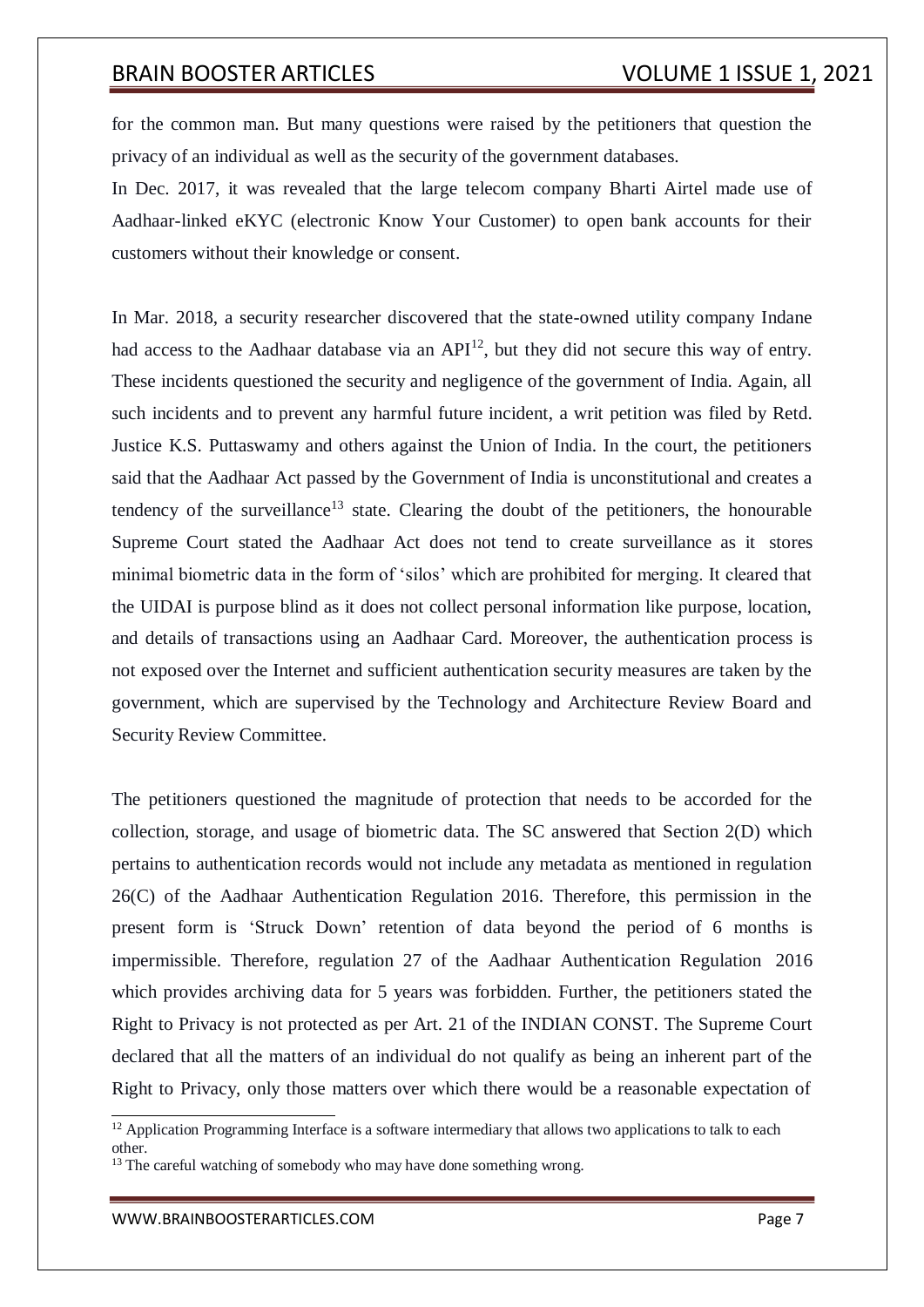privacy are protected by Art. 21. The honourable Court declared a 'Triple Test' which a State has to pass before accessing any individual's personal information.

The Triple Test includes the following three rules,

1. Existence of a Law: This was backed by the State as the government had the Aadhaar Act.

2. A Legitimate State Interest: In the Aadhaar Act, the government wants to record your demographic information and biometrics to ensure the social benefit schemes reach the deserving candidates.

3. Test of Proportionality: The government provides the Right to Food, Right to Shelter, Right to Employment, etc. by taking an individual's Right to Privacy. In this way, there is a balance between the benefits of Aadhaar and the potential threat it carries to the fundamental Right to Privacy.

The petitioners inquired why Aadhaar is kept mandatory for getting government benefits? To get benefits and schemes of the government are basic rights of the citizen and Aadhaar should not be kept mandatory for the same. The government in its own words answered the question as The failure to establish the identity of an individual has proved to be a major hindrance for the successful implementation of government beneficiary schemes and programs. It was becoming difficult to ensure that the subsidiaries, benefits, and services reach the unintended beneficiary in the absence of adequate identity proofs.

Dashing ahead, the petitioners also asked why Aadhaar is kept mandatory for PAN services and filing Income Tax Return which hit the Right to practice any Profession or Trade or Business as per Art. 19  $(1)G<sup>14</sup>$ . Moreover, Aadhaar was kept mandatory for availing PAN services by an individual and is not kept mandatory for non-individuals like businesses or firms, which hit the Right to Equality of the country. The SC answered that the Aadhaar Act and linking it with PAN services is not in violation of the fundamental right to equality or the fundamental right to practice one's profession or trade. Aadhaar is perceived as the best method of eliminating duplicate PANs and the decision of linking the Aadhaar Card with PAN is reasonable and rational. Moving on to making Aadhaar Card mandatory for filing ITR, the SC said it stood the Triple Test and did not violate the right to privacy. Continuing, the last question asked by the petitioners against the Union of India was why the Aadhaar Act

 $14$  The right to practise any profession, or to carry on any occupation, trade or business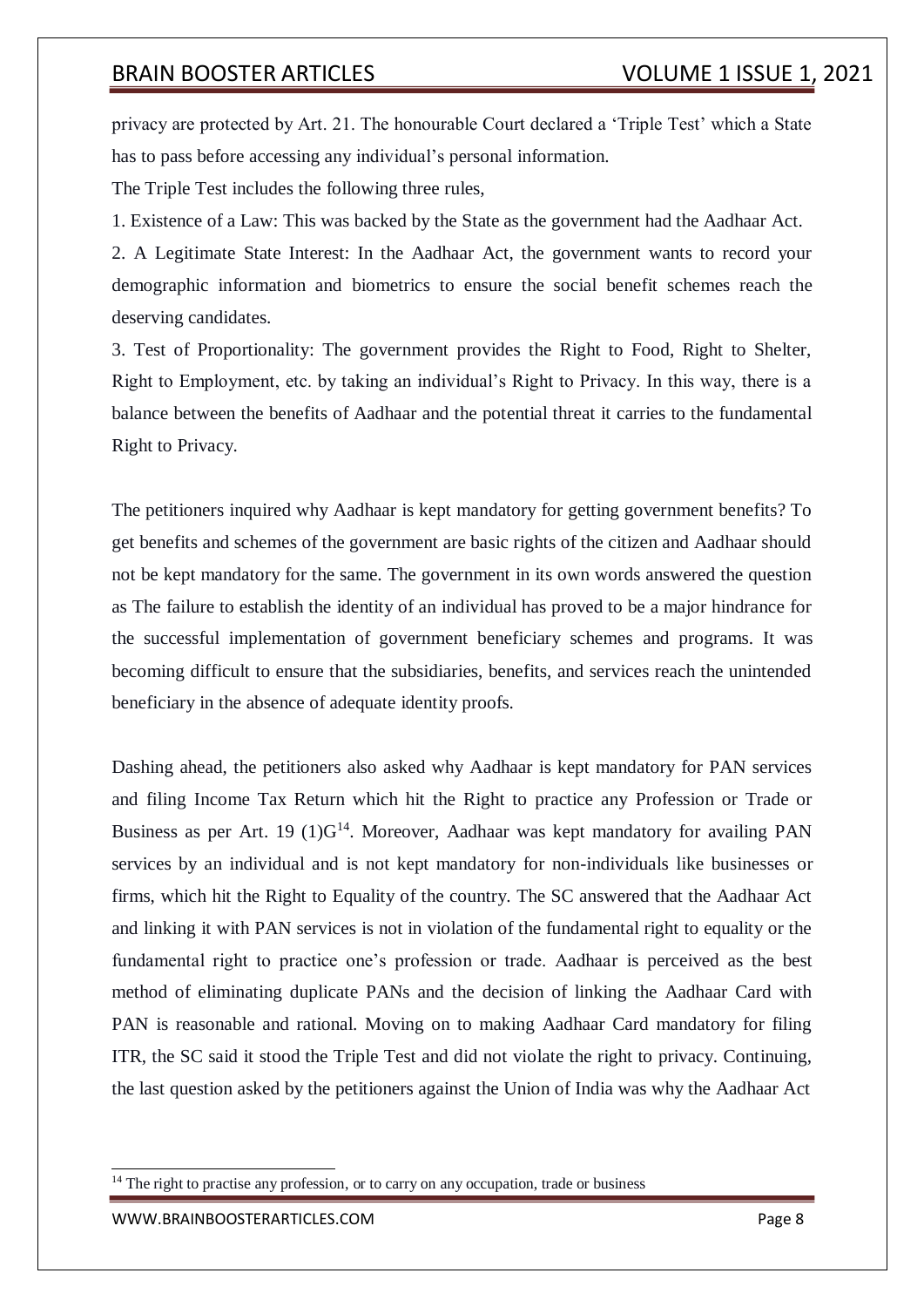passed as a Money Bill<sup>15</sup> as it does not qualify as a money bill because it contains permissions unrelated to government taxation and expenditure. The Supreme Court over this directed the government that 'benefits' and 'schemes' as mentioned in Section 7 of the Aadhaar Act should be those which have the colour of the same kind of subsidies, benefits, and welfare schemes of the government as earlier ones which are targeted for a particular deprived class. All these benefits and schemes have to be drawn from the Consolidated Fund of India.

However, the honourable Supreme Court declared Section 57 of the Aadhaar Act as 'UNCONSTITUTIONAL'. Section 57 of the Act states that any governmental agency or private firm can use Aadhaar Card for establishing the identity of a person for any purpose and nothing shall prevent this. The court said that the 'purpose' for which the Aadhaar number is to be used, should be defined properly. The part of this Section enabling body corporate and individuals to seek authentication is unconstitutional as establishing an identity for a purpose according to any contract is impermissible as it is not backed by law and therefore does not meet the test of proportionality suggested by the court. Also, the court said that authentication services based on a contract between individual and body corporate or person would not only enable commercial exploitation of individual biometric and demographic information by private entities but also impinge on the right to privacy of the individual.

## **Data protection in India**

India is the second-largest online market globally with about 700 million internet users which are expected to rise to 974 million users by 2025. With such a huge number of users, it is difficult for any government or organization to handle such a huge amount of data<sup>16</sup>. Data is of two types, i.e, public and private data. Public data is the information of the user or customer of a company that is publicly visible over the internet or other sources like newspaper, television, etc. Private data is the collection of information of a user which is private to him or her and the information is used to identify the user. The private data can be of many types such as personal data used to identify an individual, sensitive data including financial data, biometrics data, interests, and beliefs about caste and religion, etc. The private

<sup>&</sup>lt;sup>15</sup> Money bills are concerned with financial matters like taxation, public expenditure, etc

<sup>16</sup>Data is the systematic collection and storage of information over some time on a particular branch of knowledge or in respect of a particular field of activity.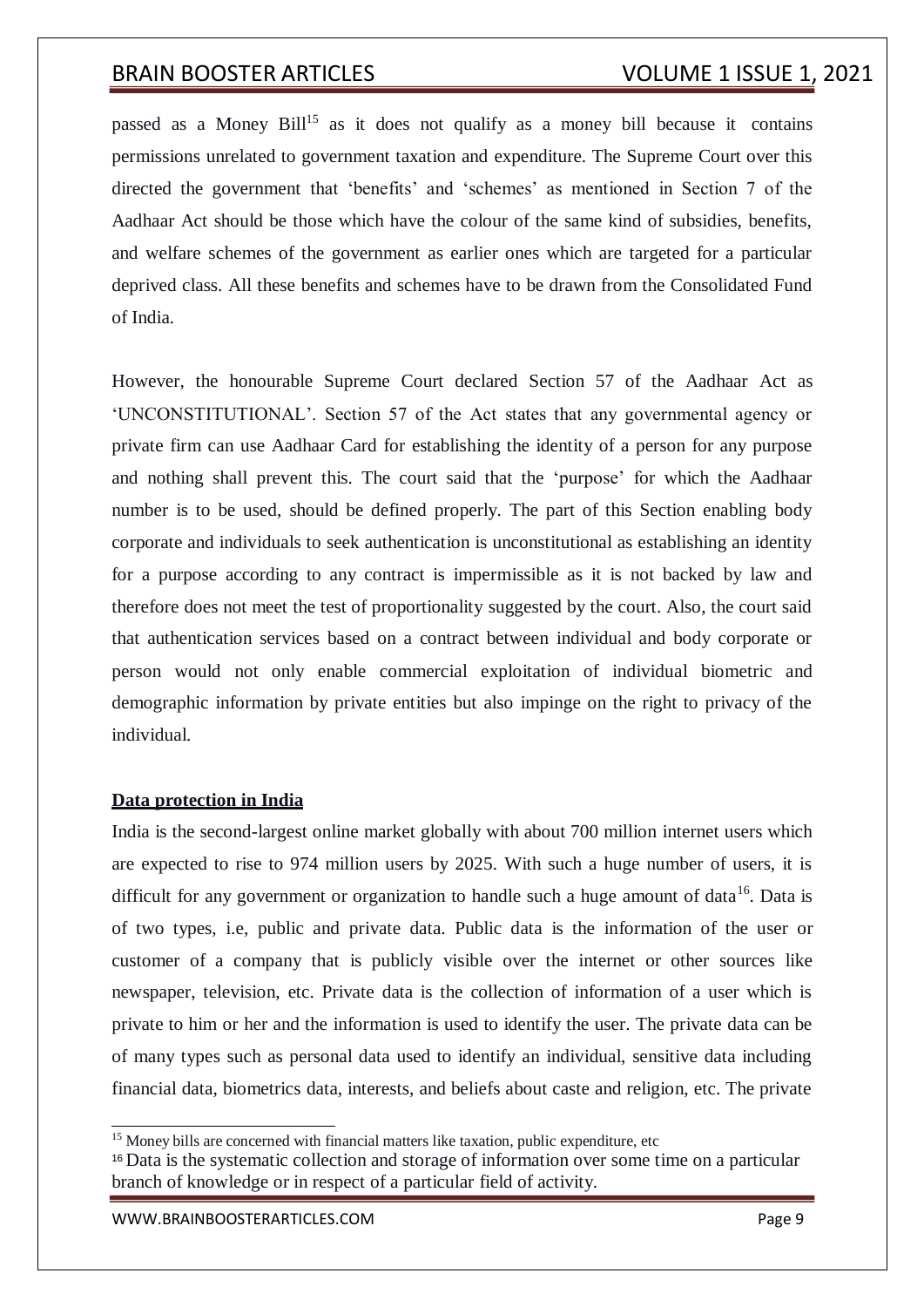data, hence, needs to be protected and leaking of that data is the failure of the government, private organization, or agency, whosoever is the owner of the database. It is an abuse of data, its users, and the owner of the database when private data or privileged data, or confidential data is plagiarized, stolen, pilferage, copied or misused in authorized manners. So, the concept of data protection is a must in any system in the modern era. Data protection is the set of laws and policies of the government or any firm that aims to provide security to one's data and privacy caused by collecting, storing, and disseminating personal data. The INDIAN CONST. does not specifically provide any Data Protection Law but it provides the provisions of 'Freedom of Speech and Expression' and 'Right to Life and Personal Liberty' in Art. 19 and Art. 21 respectively. Also, there are some rules and regulations on how the data is collected, stored, and secured in a database.

## **Article 19**

Art. 19 of the INDIAN CONST. is a law that stands for the protection of certain rights of citizens of the country regarding freedom of speech and expression. It states that all citizens shall have the right to freedom of speech and expression, to assembly peacefully and without arms, to form associations or unions, to move freely throughout the territory of India, to reside and settle in any part within the territory of India, to practice any profession or to carry on any occupation or trade.

### **Article 21**

Art. 21 of the INDIAN CONST. states that no person, either an Indian citizen or not should be deprived of his life or personal liberty except according to a procedure established by law. It embodies a constitutional value of supreme importance in a democratic society but the State can follow the procedures by the law to deprive the person of his right to life and personal liberty. Art. 21 secures two fundamental rights; the Right to Life and the Right to Liberty. The Supreme Court states that the right to life is not merely confined to the right to breathe and survival but also includes the right to live with human dignity and all those aspects of life which make it meaningful, complete, and worth living. It includes the right to privacy, right to go abroad, right to shelter, right against solitary confinement, right to social justice and economic empowerment, right against handcuffing, right against custodial death, right against delayed execution, right against public hanging, right to protect cultural heritage, right to pollution-free water and air, right to education to every child till his or her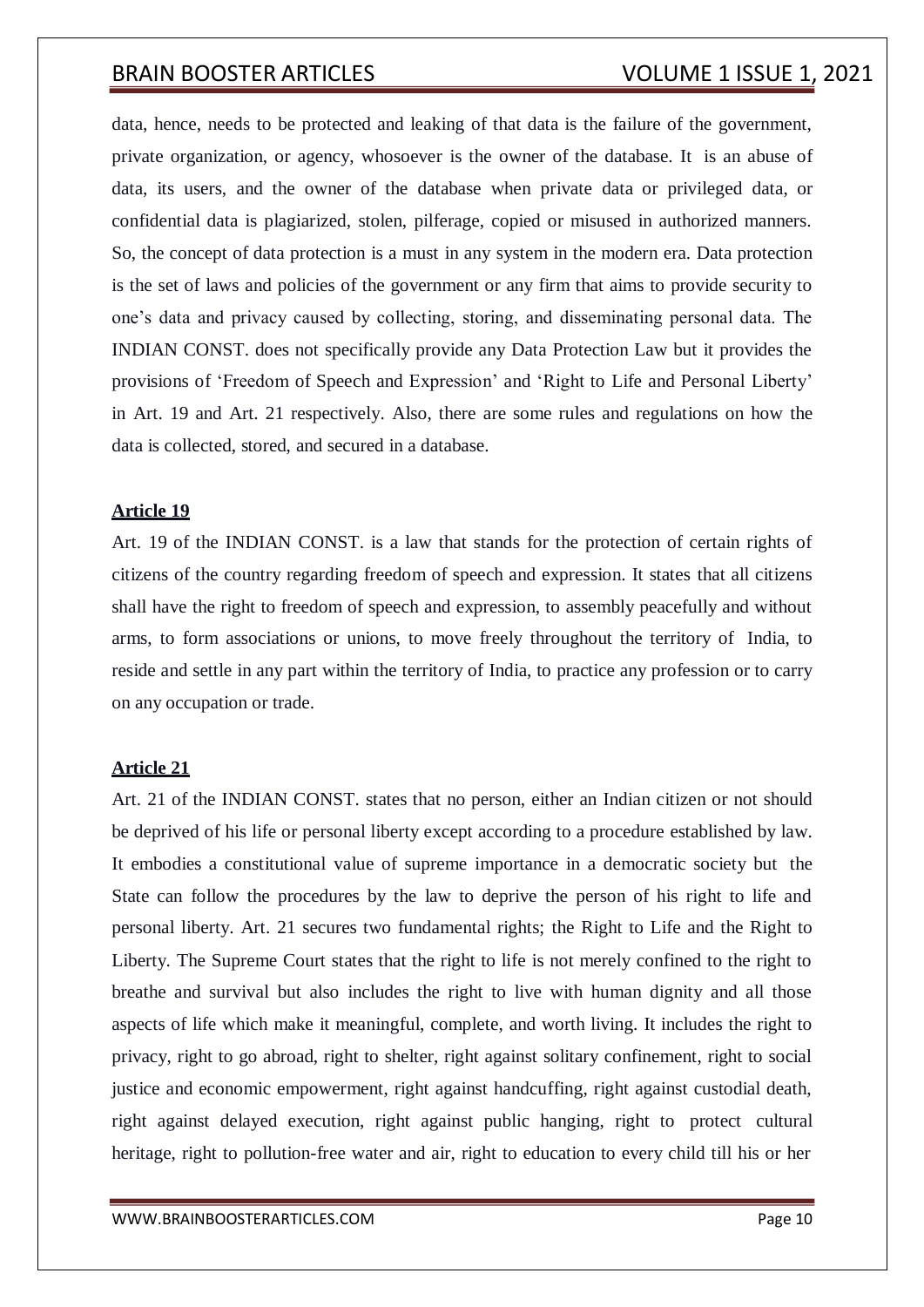full development, right to medical health and aid, right to reputation, etc. Art. 21 protects an individual from arbitrary executive actions as well as arbitrary legislative actions, giving the right to an individual to question the validity of laws.

## **Indian Contract Act 1872**

The Indian Contract Act which came into force on Sept. 1, 1872, applies to every person who willingly or unwillingly does casual or business transactions with another person. The act was the first one in India that provides spaces to the parties to a contract to have appropriate clauses in the contract to protect confidential data.

## **Indian Information Technology Act 2000**

The Parliament of the country enacted its first cybersecurity law on 9th June 2000 in the budget session named the Indian Information Technology Act 2000. Inspired by the model of the United Nations Commission on International Trade Law, it is the principal law in the country which deals with cybercrimes and electronic commerce. The fundamental objective of the Act is to provide legal recognition for transactions carried out through electronic data interchange and other means of electronic communication, commonly referred to as "electronic methods of communication and storage of information", to facilitate electronic filing of documents with the Government agencies and further to amend the Indian Penal Code, the Indian Evidence Act, 1872, the Banker's Book Evidence Act, 1891 and the Reserve Bank of India Act, 1934 and for matters connected therewith or incidental thereto. The Act aims to provide a legal framework to electronic modes of communication and business. As per different sections of the Act, rights and penalties to corresponding offences are decided. Hence, the Indian Information Act gives the right to each person that he or she must be able to exercise a substantial degree of control over that data and its use. Data protection is a legal safeguard to prevent misuse of information about a person on a medium including computers.

## **Indian Information Technology (Amendment) Act 2008**

The Indian Information Act 2000 was amended and passed on December 22, 2008. Section 66A and Section 69 were updated in the IT Amendment Act of 2008. Section 66A of the IT Act 2000 states that a person is found guilty and punishable if he or she sends an 'offensive message' to the other. It was a punishable act to post something violent and offensive on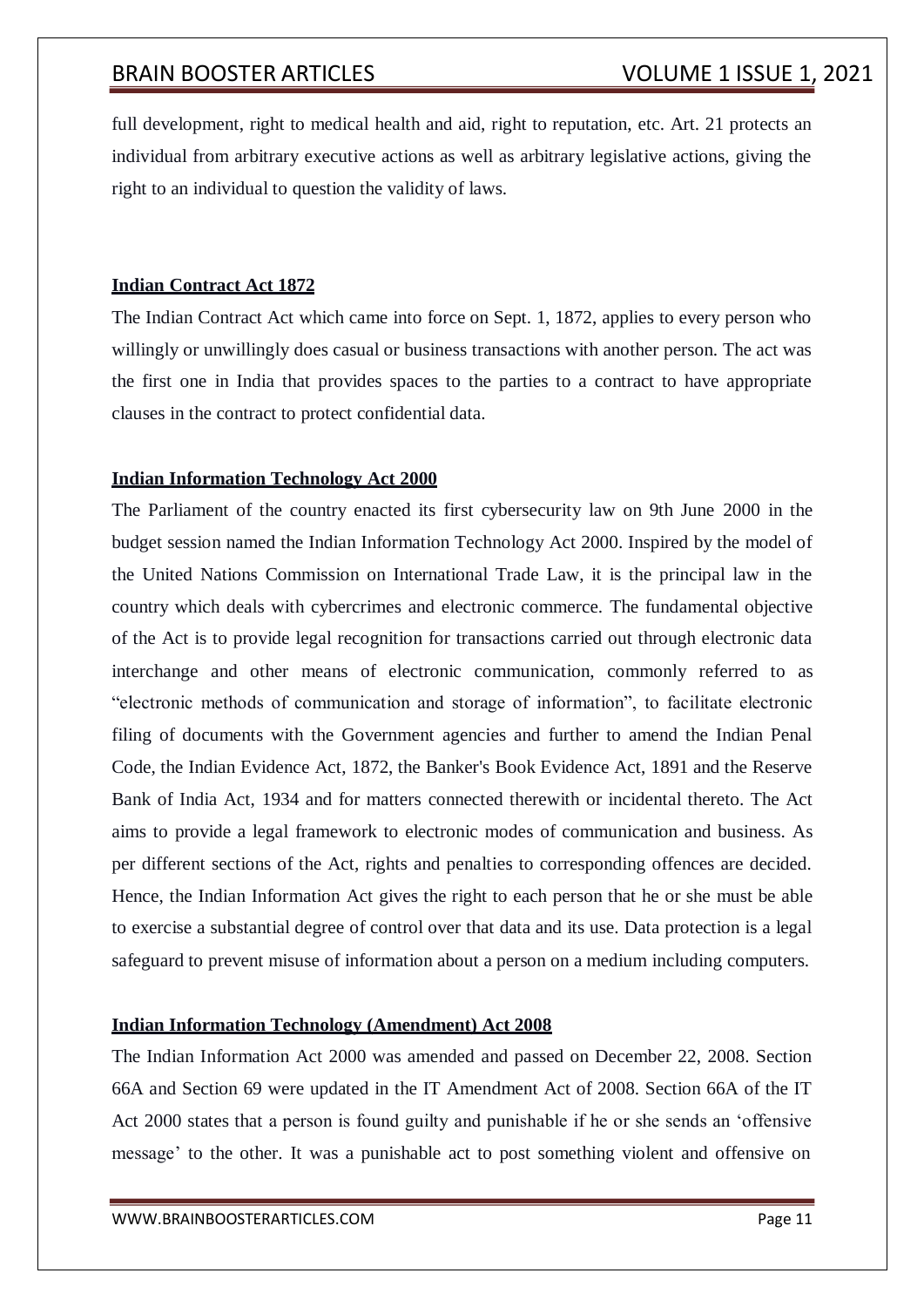social media as per Section 66A but this was in disagreement with Article 19 clause (i) subclause a, which gives every individual the fundamental right to speech and expression. So, in the IT Amendment Act of 2008, Section 66A was removed. Section 69 of the IT Amendment Act 2008 gives the power to the government to block the internet access of the individual who is found to harm the integrity and sovereignty of the country, defence of the country, or friendly relations with other countries. This was again in disagreement with the fundamental rights of the individual and hence it was amended introducing Section 69A and Section 69B.

## **Offences and Punishments as per Cyber Laws (IT Act and IT Amendment Act)**

Some of the legal penalties for offences over the internet are as follows,

1. Under Section 65 of the IT Act, there is imprisonment up to three years or/and a fine up to INR 2 lacs in the offence of tampering with computer source documents.

2. In the offence of hacking with the computer system, Section 66 of the Act finds the culprit guilty and up to three-year imprisonment or/and a fine up to INR 5 lacs is a penalty to the criminal.

3. Under Section 66B, there is imprisonment of up to three years or/and a fine of INR 1 lac in the offence of receiving a stolen computer or communication device. Under Section 66C, up to three-year imprisonment or/and a fine of INR 1 lac in the offence of using another person's password. Under Section 66D, if a person is found guilty of cheating using computer resources, he or she will be imprisoned for three years or/and a fine of INR 1 lac. Under Section 66E, publishing a private image of any person is found a criminal offence, and imprisonment of up to 3 years or/and fine of up to INR 2 lacs is imposed over the criminal.

4. As per Section 66F, in the offence of cyberterrorism, the criminal is penalized with lifetime imprisonment.

5. Under Section 67, publishing information that is obscene in electronic form is a criminal act and as a penalty, imprisonment of up to five years or/and a fine up to INR 10 lacs.

6. If a person publishes images containing sexual acts over the internet, he or she will be found guilty under Section 67A and will be penalized with imprisonment of up to seven years or/and a fine up to INR 10 lacs.

7. In the offence of publishing child porn or predating children online, imprisonment of up to five years or/and a fine up to INR 10 lacs is penalized on the first conviction. Imprisonment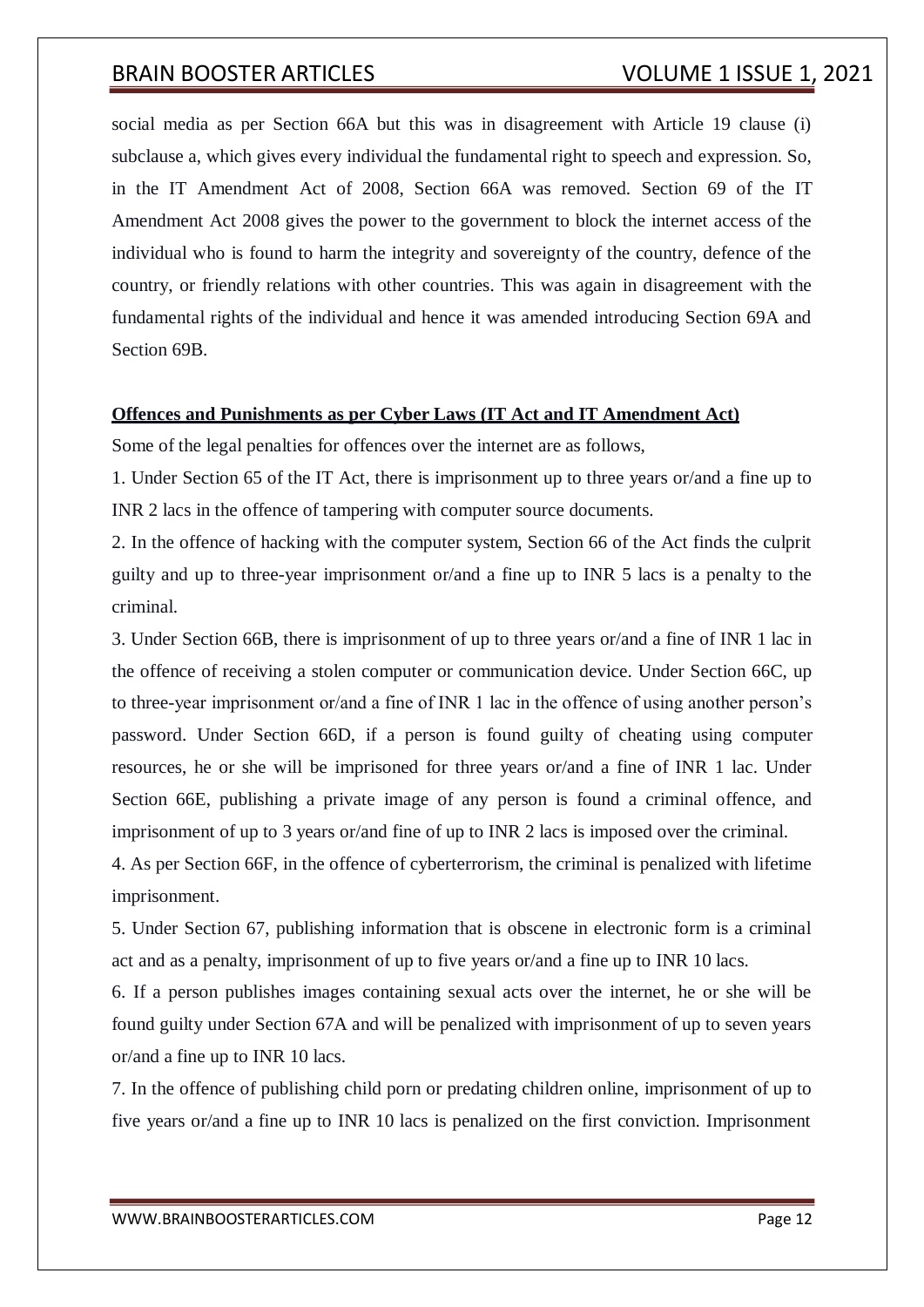of up to seven years or/and a fine up to INR 10 lacs is penalized on second conviction under Section 67B.

8. Failure to maintain the record in the form of databases is also a criminal offence under Section 67C with a penalty of three-year imprisonment and a fine.

9. Breach of confidentiality and privacy is a criminal offence under Section 72. It states that any person including an intermediary who, while providing services under the terms of a lawful contract, has secured access to any material containing personal information about another person, with the intent to cause or knowing that he is likely to cause wrongful loss or wrongful gain discloses, without the consent of the person concerned, or in breach of a lawful contract, such material to any other person, shall be punished with imprisonment for a term which may extend to three years, or with fine which may extend to five lakh rupees, or with both.

10. Under Section 73, publishing an electronic signature certificate that is false in certain particulars is also a criminal offence with imprisonment of up to 2 years or/and fine up to INR 1 lac.

11. Under Section 74, publishing for fraudulent purposes is a criminal offence with imprisonment of up to 2 years or/and a fine up to 1 lac.

## **The Personal Data Protection Bill 2019**

In July 2017, a committee of experts chaired by Justice B.N. Srikrishna was elected by the Supreme Court to examine various issues related to data breaches and data protection in the country. By the end of one year, the report on these issues along with a draft Personal Data Protection Bill 2018 was submitted to the Ministry of Electronics and Information Technology, Government of India. The draft was aimed to make provisions on how personal data related to an individual is regulated and monitoring of law and judiciary over the processing, collection, and storage of such data. The draft was further referred to a Joint Parliamentary Committee for some amendments. The Bill seeks to protect the personal data of individuals, creates a framework for processing such personal data, and establishes a Data Protection Authority in the country for the same purpose. The Bill talks about 12 types of personal data, data principles<sup>17</sup>, data fiduciaries<sup>18</sup>, data portability, and localizing of data<sup>19</sup>. If the bill got passed in Parliament, no foreign or home company will be allowed to access the

<sup>&</sup>lt;sup>17</sup> The owner of the internet data

<sup>18</sup> An entity or individual who decides the means and purpose of processing personal data.

<sup>&</sup>lt;sup>19</sup> Storing data within the country and not outside the territory of the State.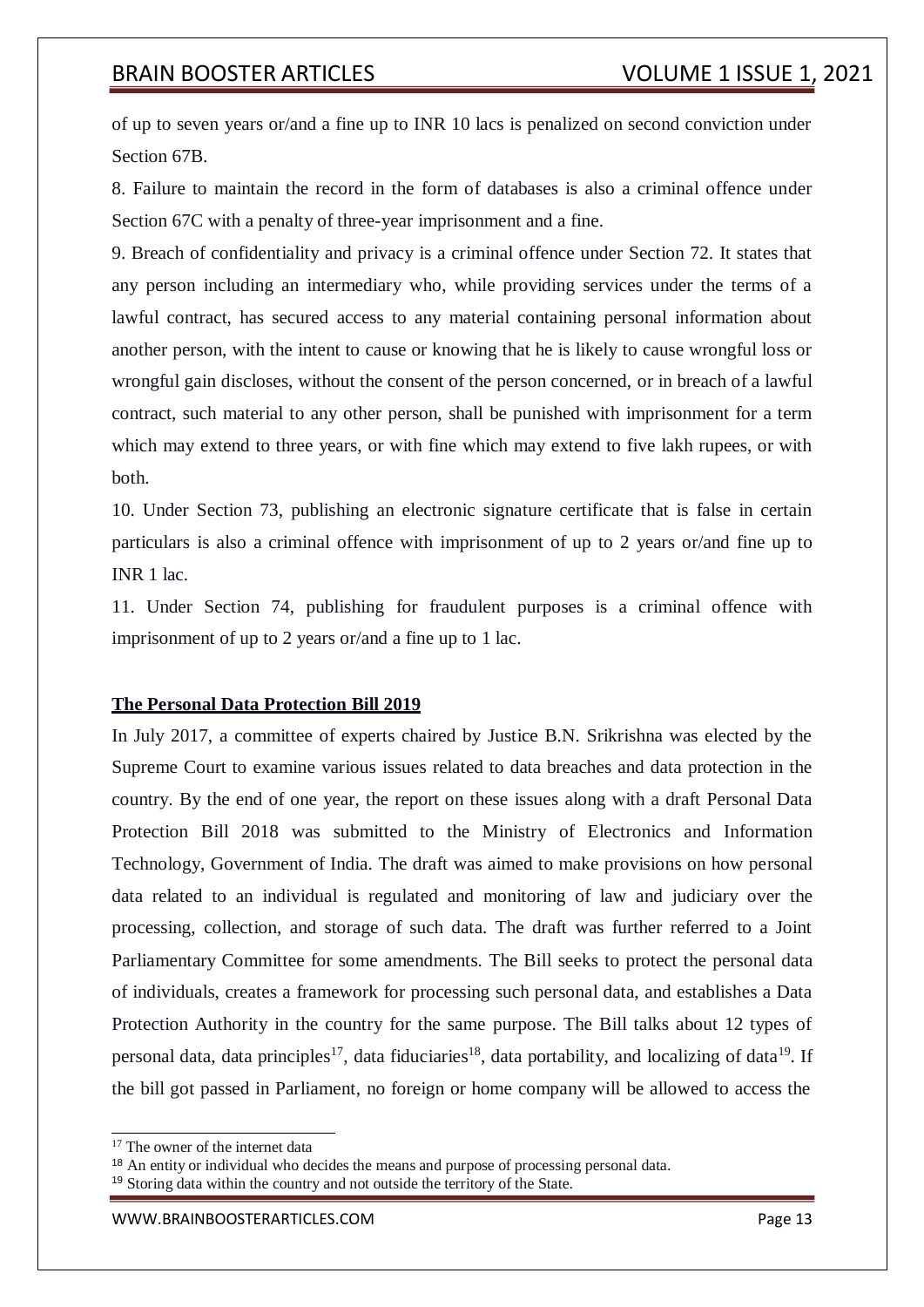personal data of Indian users inside or outside the country for any wrong purposes. The Bill will provide much accessibility to the user, also known as data principal, on how he or she wants others to access their data.

## **Banning of 224 Apps**

In 2020, the Ministry of Electronics and Information Technology, Government of India under Section 69A of the Information Technology Act with relevant provisions of Information Technology (Procedures and Safeguards for Blocking of Access of Information by Public) Rules 2019 and because of the emergent nature of threats to the integrity, sovereignty, defence, security, and harmony of the country, blocked 224 mobile apps within two months, earlier banning 59 apps than 118 more apps, which are supposed to collect personal data of the user.

## **Conclusion**

The word 'privacy' has different meanings for every different individual. Also, the meaning of the word may vary from situation to situation. The technological growth in the field of communication has changed the perspective of privacy for every individual and emphasized the concept of 'data protection' in the ever-growing society. With the reach of Internet technology increasing, people are more prone to cybercrimes. And this is the responsibility of the government to take strict actions against these crimes, as well as the responsibility of the citizens to ask for justice. For this many laws and rules are made by the government but the individual also has to be a bit more conscious about his or her data on the Internet and how to privatize it.

## **References**

- 1. Privacy and Data Protection laws in India: A right-based analysis by M. Jayanta Ghosh and Dr. Uday Shankar https:[//www.researchgate.net/publication/323958405\\_'Privacy\\_and\\_Data\\_Protection\\_](http://www.researchgate.net/publication/323958405_%27Privacy_and_Data_Protection_) Laws in India A Right-Based Analysis
- 2. Global survey on Internet Privacy and Freedom of expression, UNESCO series on Internet Freedom.

<http://www.unesco.org/new/fileadmin/MULTIMEDIA/FIELD/Rabat/images/CI/PDF/> 218273es.pdf